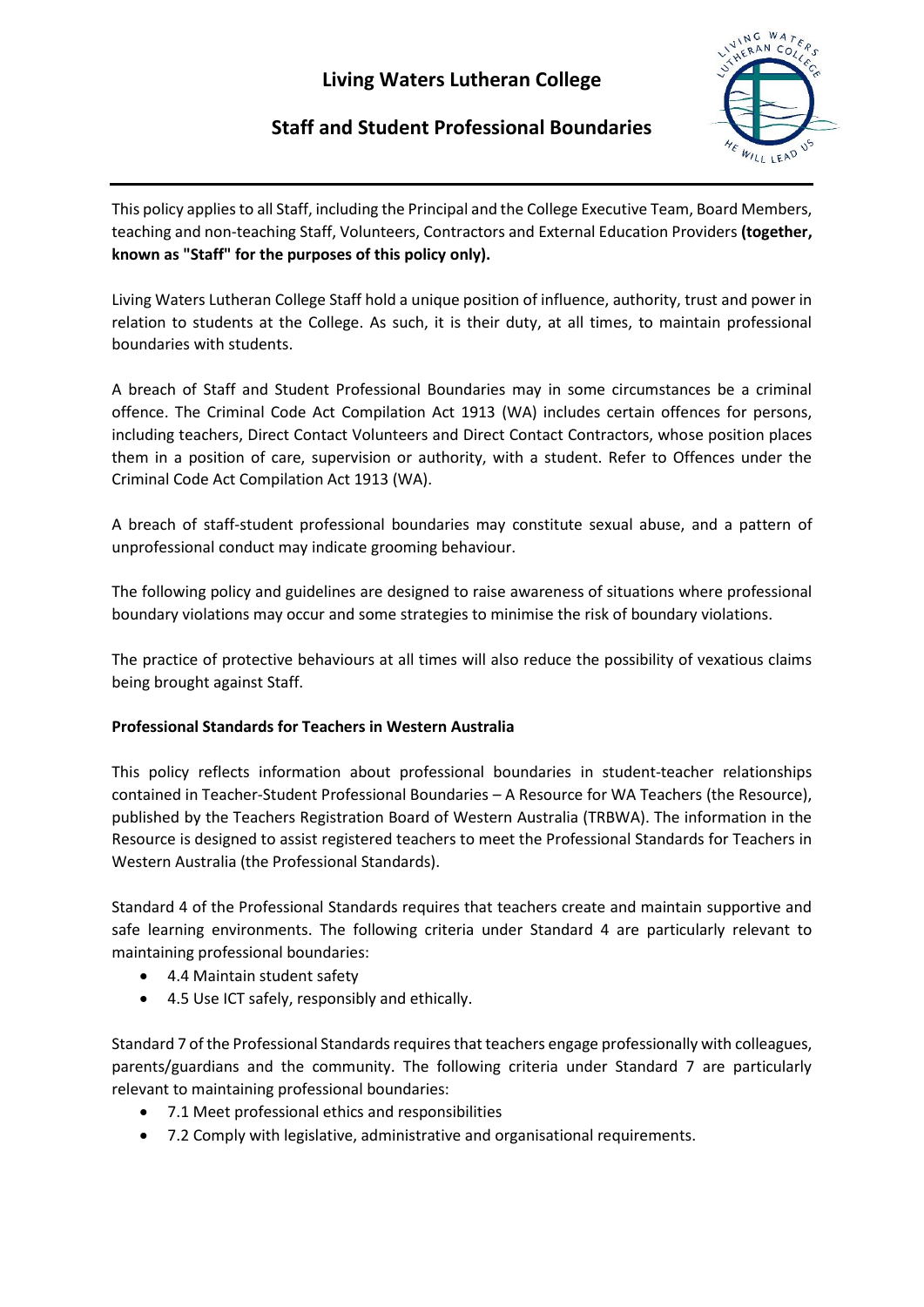## **Living Waters Lutheran College Policy**

Living Waters Lutheran College is committed to providing a safe physical, virtual and emotional environment where all of our students are respected and treated with dignity in an appropriate professional and caring manner, the risk of child abuse is minimised and a safe and supportive child safe environment is maintained.

It is our policy that:

- Staff exercise their responsibilities in a way that recognises professional boundaries with regard to their relationships with students at all times
- Staff identify, discourage and reject any advances of a sexual nature initiated by a student
- Staff interaction with students is professional at all times, including inside and outside of school hours
- conflict of interest issues must be reported to the Principal as soon as practicable
- equal learning opportunities are given to each student without discrimination
- appropriate consequences will be applied to Staff who breach professional boundaries.

It is the College's policy that any objectively observable behaviour that breaches Staff and Student Professional Boundaries is a child safety incident that must be reported internally. Any breach that meets the threshold for external reporting must also be reported to the relevant external authority. For more information, refer to Procedures for Responding to and Reporting Child Safety Incidents or Concerns.

## **What are Professional Boundaries?**

Professional boundaries are parameters that describe the limits of a relationship in circumstances where one person (a student) entrusts their welfare and safety to another person (a staff member), in circumstances where a power imbalance exists.

The fact that Staff are in a unique position of trust, care, authority and influence with students means that there is always an inherent power imbalance that exists between them. It also means that professional boundaries must be established, maintained and respected at all times.

In most cases this power imbalance is clear, however sometimes it may be more difficult to recognise especially for younger Staff who may only be a few years older than their students.

The following guidelines are not exhaustive, and, given that sometimes "grey areas" may occur, it is expected that all Staff (no matter their age or experience) use their own good judgment, think very carefully about the implications and potential consequences of engaging in certain behaviours with students, and always err on the side of caution.

## **When unsure about whether professional boundaries are being, or have been, breached, ask yourself:**

- Would I modify my behaviour if a colleague was present?
- Should I discuss this matter with another colleague?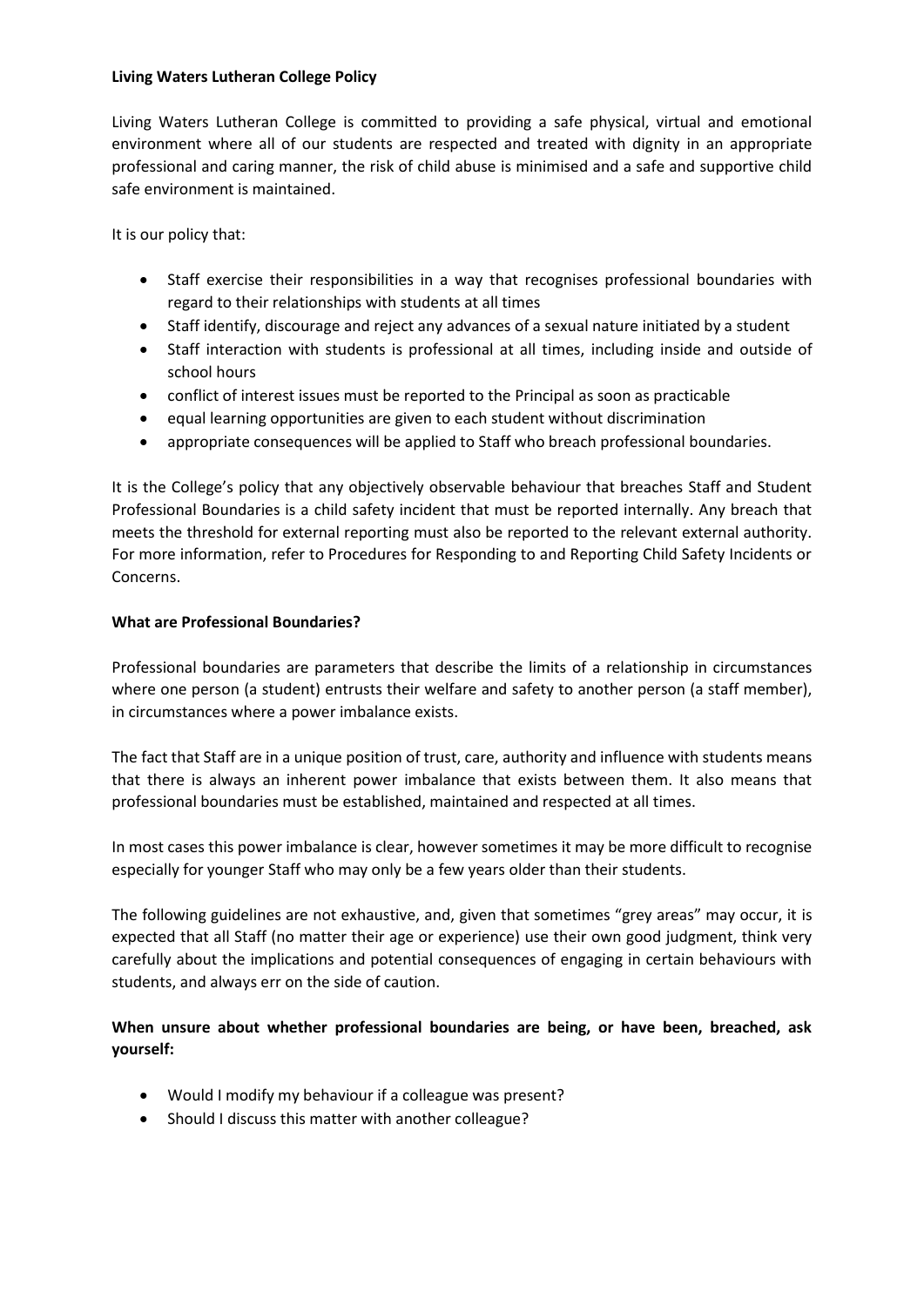- How would I feel about explaining my actions at a staff meeting, to the Principal, to parents/guardians or the TRBWA?
- Am I sharing information for the student's benefit, or for my benefit?
- Am I dealing with this student differently from others in similar circumstances?
- Is my dress, availability, language or demeanour different from normal when dealing with this particular student?

#### **Intimate Relationships**

Staff must not initiate or develop a relationship with any student that is or can be misinterpreted as having a romantic or sexual, rather than professional basis. This is regardless of whether the relationship is consensual, non-consensual or condoned by parents/guardians.

Such relationships have a negative impact on the teaching and learning of students and colleagues and may carry a serious reputational risk for the staff member and, in turn, the College.

The professional relationship of Staff and students may be breached by:

- flirtatious behaviour or dating
- development of an intimate personal relationship
- sexual relations
- the use of sexual innuendo, inappropriate language and/or material with students
- unwarranted and inappropriate touching
- unwarranted and inappropriate filming or photography
- deliberate exposure to sexual behaviour of others (e.g. pornography)
- having intimate contact without a valid context via written or electronic means (e.g. email, letters, telephone, text messages, social media sites or chatrooms)
- going out, whether alone or in company, to social events such as the movies or dinner
- exchanging gifts of a personal nature that encourages the formation of an intimate relationship.

Staff should also be aware that developing or encouraging romantic or sexual relationships with recent former students (over 18 years of age) may violate professional boundaries and are strongly discouraged from doing so. Refer to the Relationships with Former Students section of this policy.

#### **Personal Relationships and Grooming**

Staff must not initiate or develop a relationship with any student that is or can be perceived or misinterpreted as having a personal rather than professional element. This is regardless of whether the relationship is consensual, non-consensual or condoned by parents or guardians.

It is the **student's perception of staff behaviour** and not the intention of the staff member that is important.

In addition, Staff must refrain from conduct which could be considered as or perceived to be grooming.

An established and expected professional relationship between Staff and students may be compromised by Staff: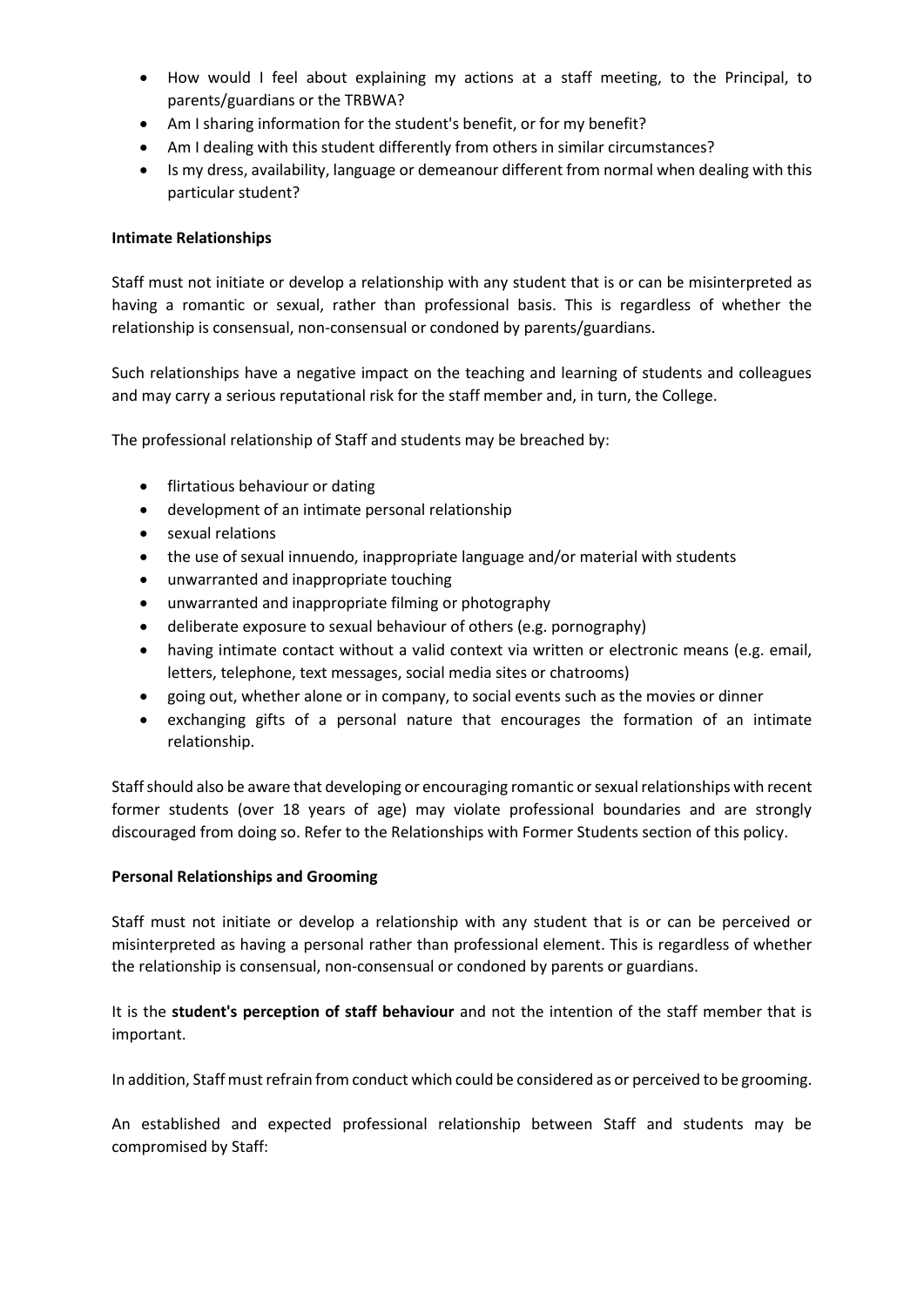- attending parties or socialising with students outside of organised College events (without parental/carer permission)
- sharing personal details about their private lives with students
- meeting with a student alone outside of school hours without a valid context and without permission from the College and/or the parents/guardians. Refer to the Disclosure of Staff/Student Interactions section of this policy
- using intimate gestures or physical contact with particular students, such as hugging one or two particular students after an awards program
- encouraging students to call them by their first name (especially if the staff member is a teacher) when it is not the College's norm to do so
- gaining the trust of a student's family and friends as a way of integrating into the student's life, such as inviting the student and their family to attend the staff member's holiday home (other than in the context of Staff/Student Interactions in Community Settings and in Rural Areas)
- privately giving a student money, credit for a mobile phone or a meal, unless it is for an emergency such as a lost bus fare or having no food. Staff should notify their supervisor or the Principal and keep a record of such an emergency action
- using a student to gain a personal benefit such as using a student's expertise or connections to obtain monetary gain, goods or services
- attempting to bribe a student into silence about that staff member's inappropriate conduct
- offering advice to a student on personal matters other than in an authorised situation such as authorised pastoral care
- asking a student questions about personal/sexual matters or not immediately stopping (respectfully) discussions of a personal/sexual nature that are not in keeping with the staff member's pastoral role
- speaking about a particular student constantly without a valid educational or pastoral reason
- hovering near a particular student at inappropriate times
- focusing inappropriate or excessive attention on a student who is 'vulnerable' such as a student having problems with their parents, or who is new to the school and hasn't yet established a circle of friends.

Staff must recognise at all times that their role is not to be a "friend" or "parent" to a student.

## **Staff/Student Interactions in Community Settings and in Rural Areas**

Staff members involved in social or sporting groups, or working in small towns or rural communities face additional challenges in managing professional boundaries with students and their families. They are more likely to interact with students out of school hours in social or sporting settings, at community clubs or at associations, or may be more likely to have social relationships with parents/guardians or other family members of the students at the College. Situations therefore may arise where there is unavoidable interaction between students and Staff outside of the College relationship.

The Resource provides the following guidance for Staff to help them to enjoy being involved in their community while also maintaining professional boundaries:

• Social contact should be generated via the relationship the staff member has with the event organisers (such as a social or sporting event), the parents/ carers or the adult family member of the student rather than through the student.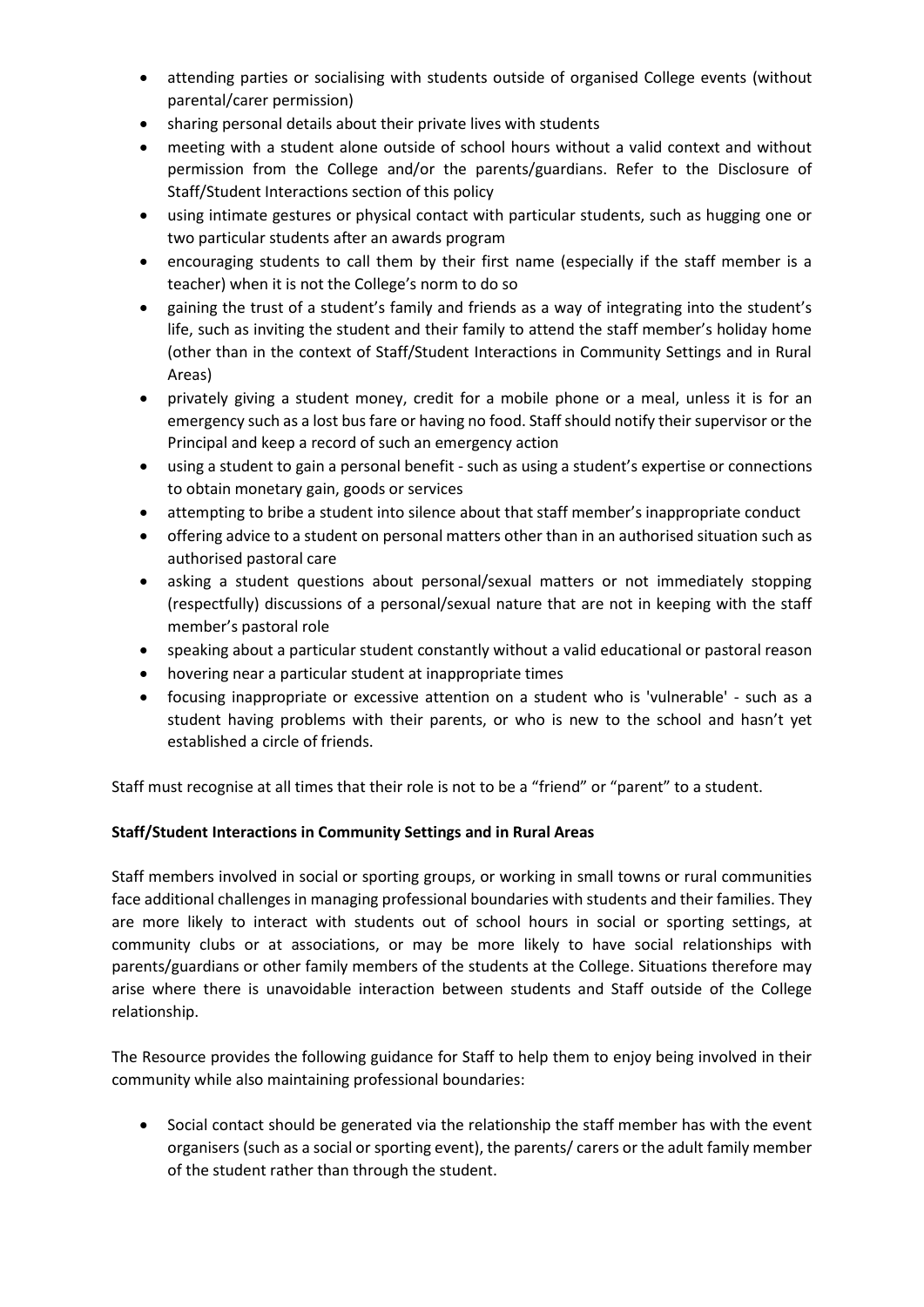- Staff should avoid being alone with unrelated Living Waters Lutheran College students in community situations. Where this is unavoidable, it should only occur with the informed consent of parents. Refer to the Disclosure of Staff/Student Interactions section of this policy.
- Staff should conduct themselves in a way that will not give others reason to question their fitness/suitability to teach (in the case of teaching staff) and that will not create discomfort for their students.
- Consuming alcohol in these situations may lessen a staff member's capacity to judge when a professional boundary is at risk, so alcohol consumption should be avoided or limited.
- Staff should politely avoid discussing matters relating to their workplace and should not discuss any student's learning or progress, at social or sporting occasions.
- Any concern a staff member has about whether or not a situation may be compromising or may breach professional boundaries should be disclosed to a senior/supervising colleague or their principal in advance, and an approved plan of action prepared and followed. Refer to the Disclosure of Staff/Student Interactions section of this policy.

## **Relationships with Former Students**

If a staff member engages in a romantic/sexual relationship with a person who was previously a student at the College, this may generate concerns that the staff member previously crossed professional boundaries whilst the former student was under the care of the staff member. In particular, concerns may arise that that the staff member engaged in grooming behaviour while the person was still a student.

Staff should not assume that they will be protected from disciplinary action by claiming that a relationship began only after the student left the College, as there may be a reasonable belief that the emotional intimacy of that relationship developed while the person was still a Living Waters Lutheran College student and under the care of the staff member.

The College will investigate any complaint that a staff member has abused their position and acted unprofessionally by engaging in a relationship with a former student. In considering whether there has been a breach of professional boundaries, the College may take the following factors into account:

- the nature of the relationship, including its closeness, dependence and significance
- the length of the relationship while the former student was attending the College
- any conduct the staff member undertook which gives cause for concern.
- the length of time that has passed between when the person was a student at the College and the commencement of the relationship

By ensuring that their relationships with Living Waters Lutheran College students do not breach Staff and Student professional boundaries, a staff member who subsequently forms a relationship with a former student will be less likely to be considered to have breached professional boundaries in relation to that former student, provided that considerable time has passed between the time when the student was at school and the commencement of the relationship.

#### **Fair Learning Opportunities**

The main focus of teaching is effective student learning and as such, teachers are expected to support their students with their professional expertise so as to offer them the best education in their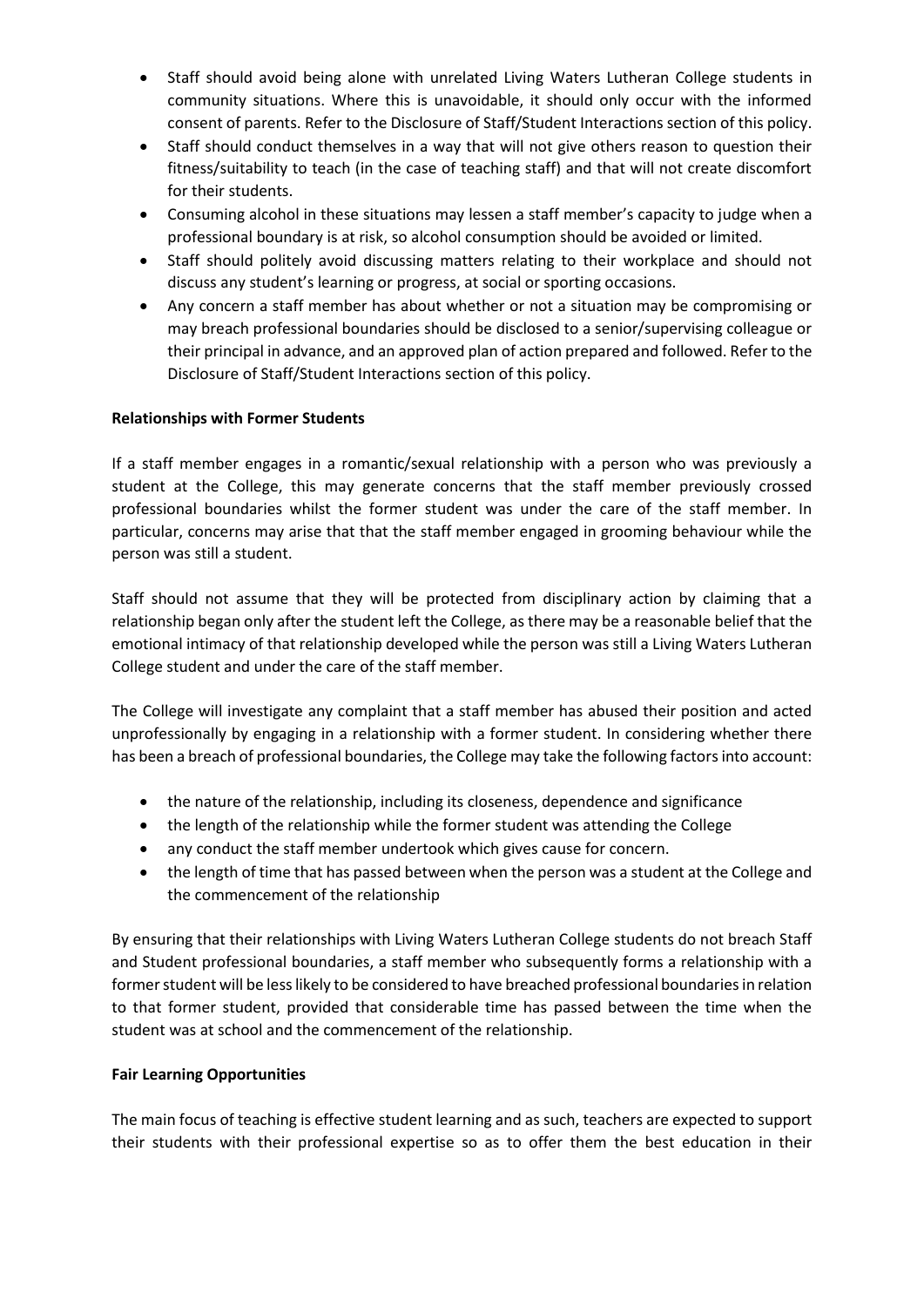individual circumstances. The quality of teaching and learning between teachers and students characterises their relationship.

Teachers should demonstrate their commitment to student learning by:

- maintaining a safe and challenging learning environment that promotes mutual respect
- recognising and developing each student's abilities, skills and talents by catering to their individual abilities and respecting their individual differences
- encouraging students to develop and reflect on their own values
- interacting with students without bias
- not engaging in preferential treatment
- not discriminating against any student on the basis of race or ethnicity, sex, sexuality, disability or religious or political conviction
- always making decisions in students' best interests.

## **Electronic Communications between Staff and Students**

It is expected that all Staff at the College will adhere to the following guidelines:

- all use of technology should be for educational purposes or for the organisation of cocurricular activities
- all email communication between Staff and students should be via the College email system and reflect a professional Staff/student relationship
- Staff should not communicate with students via text message where it is not in a professional context
- Staff should not give out their personal telephone numbers or social media contact details
- Staff are not to accept or request students as 'friends' on social media or otherwise use social media to communicate in any way that is not condoned or approved by the College
- if the College asks a staff member to interact with students on social media, the staff member must use a professional account specifically for the purposes of student communication
- Staff should not exchange personal pictures with a student
- teachers are not expected or encouraged to respond to concerns of parents/guardians or students on holidays, weekends or in the evening
- any student personal contact numbers or other personal contact details made available to the College should only be used for College communications.

## **Physical Contact with Students**

All Staff should be aware that situations may arise that can be perceived in a manner that was not intended. For this reason, all Staff at the College should adhere to the following guidelines for contact with students both in and outside of College grounds:

- Staff should avoid unnecessary physical contact with students
- minimal, non-lingering, non-gratuitous physical contact in the context of the situation is acceptable (e.g. congratulatory pat on the back or handshake)
- contact for sport, drama and dance instruction is acceptable in a class situation but not in a 1:1 situation. If physical contact is required for specific technical instructions, it must be brief and only with the consent of the student. Note that a student may withdraw consent for this contact either verbally or gesturally and Staff must remain vigilant whilst engaging in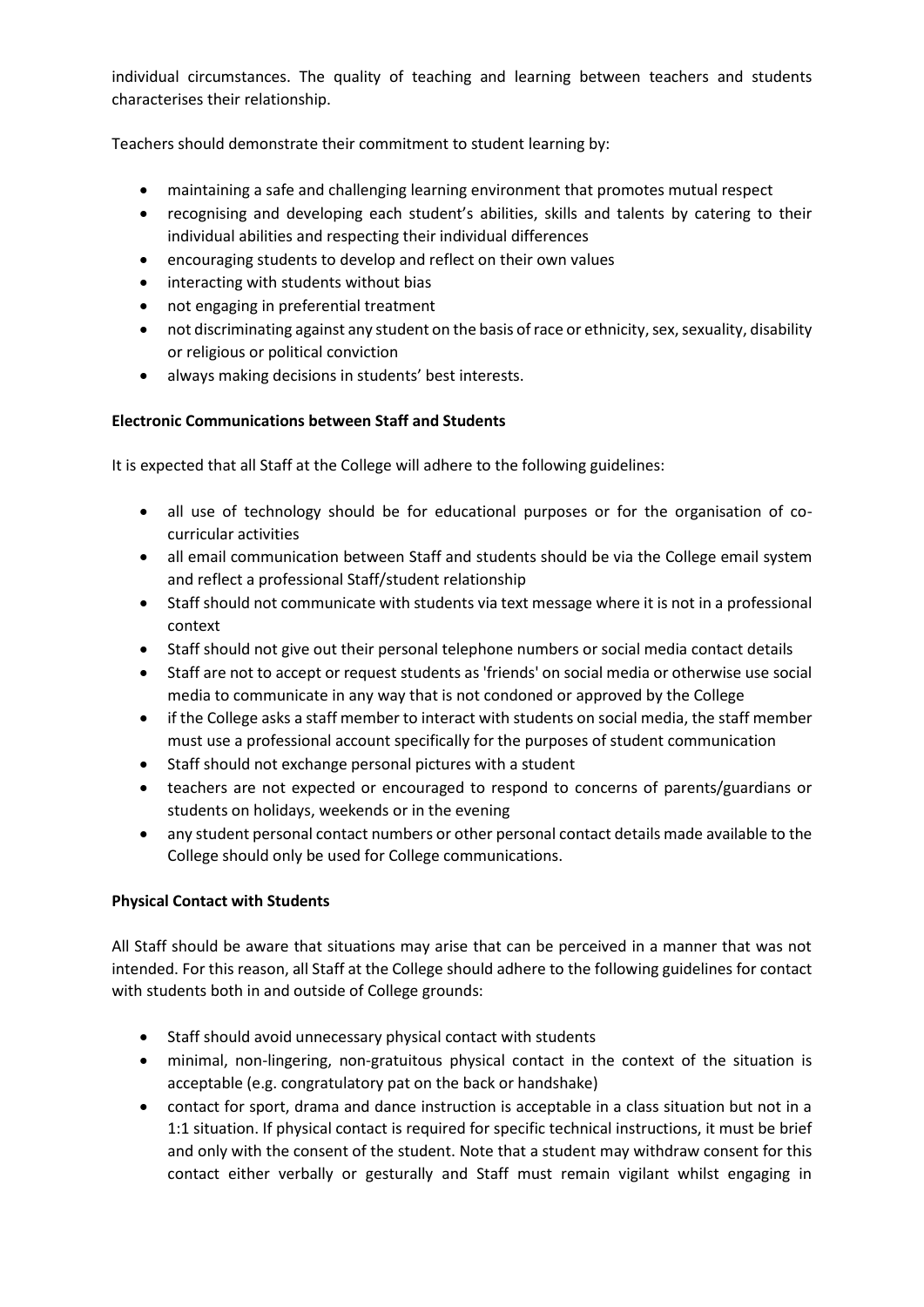necessary contact situations. Once consent has been withdrawn no further contact can be or should be made.

## **Off-Campus Excursions and Camps**

During off-campus excursions or camps, the same physical contact guidelines apply as well as the following:

- checking of sleeping arrangements, or supervising of students changing should be done, where possible, with another staff member present and always in a manner that respects students' privacy and personal space
- always knock and advise of presence prior to entering a bedroom or dormitory
- ensure that while in a bedroom or dormitory a strict Staff/student relationship is upheld and that inappropriate behaviour, such as sitting on a student's bed, is not undertaken.

## **Managing Conflicts of Interest**

Where personal relationships with students such as family relationships and close friendship networks exist, questions of conflicts of interest may arise.

This may be more prevalent in close or rural communities where professional boundaries may be tested due to the nature and size of the community. In these circumstances, Staff need to be far more diligent in developing and maintaining these boundaries. For more information, refer to the Staff/Student Interactions in Community Settings and in Rural Areas section of this policy.

Where a staff member feels that a conflict of interest may exist, they should notify the Principal, or the Chair of the Board if the conflict involves the Principal, and arrangements should be implemented to avoid the conflict situation if possible. For example, the teaching of students by a staff member with a conflict should be avoided.

Any significant decisions relating to these students in the College (such as the appointment of classes or selection in sports teams) should be referred to another staff member and endorsed by a supervisor.

#### **Disclosure of Staff/Student Interactions**

To enable the College to be aware of appropriate and inappropriate interactions between Staff and students, it is Living Waters Lutheran College policy that all Staff are encouraged to declare any interactions with students outside of the College context. These interactions may include instances where the staff member is:

- related to the student
- friends with the student's parents or family
- given parental consent to interact with the student for academic purposes outside of school hours and the parent/carer has notified the College.

Declarations by Staff about a relationship with students and their families outside of the College context or about interactions that occur with the consent of the parent/carer must be verified by the parent/carer of the student.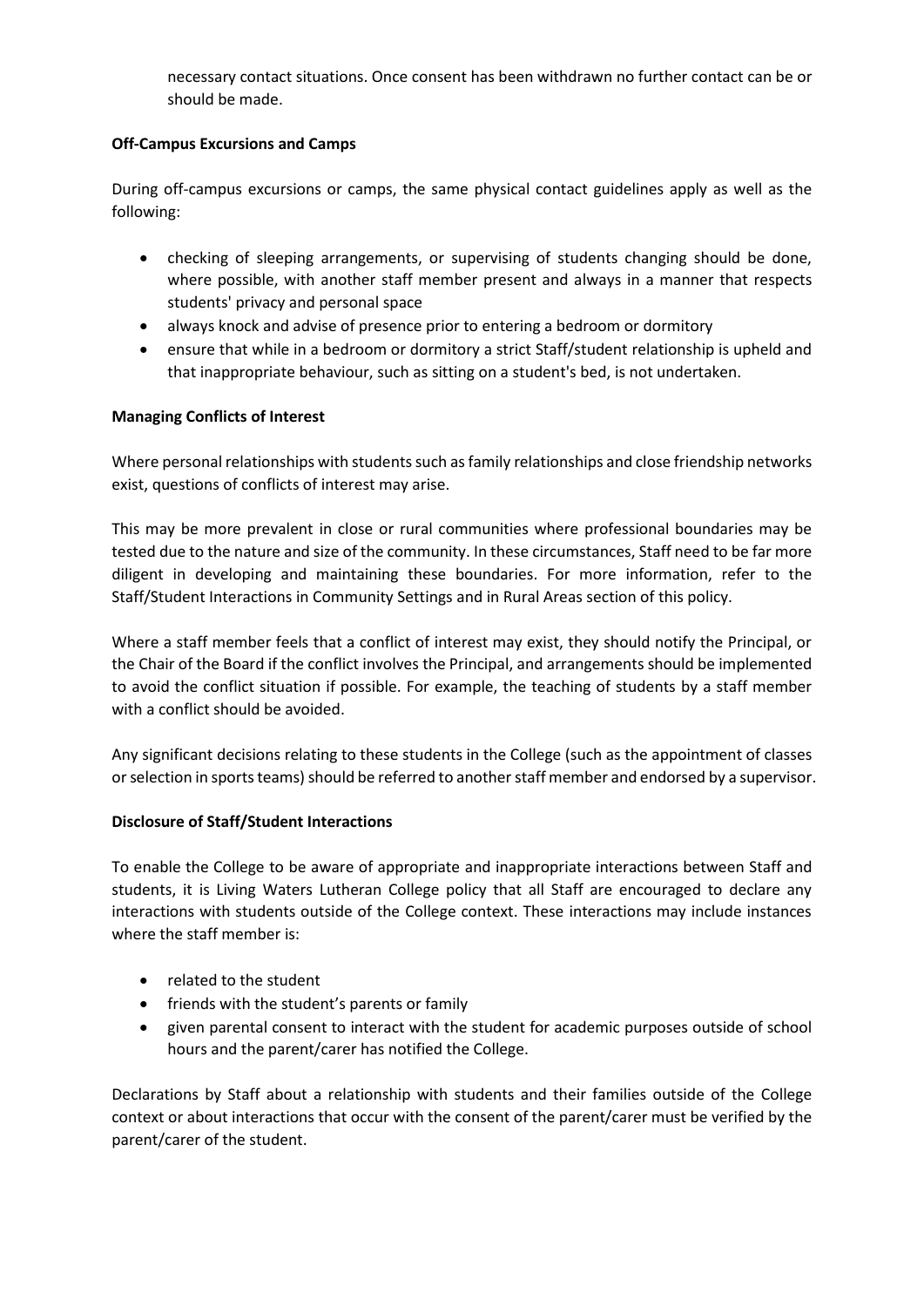Living Waters Lutheran College maintains records of all declarations made by staff members related to their interactions with students, or relationships with students, that exist outside the College context. These records are made available to the parents/guardians of a student upon request.

These records are kept in accordance with our Child Safe Record Keeping and Human Resources Management policies.

#### **Staff Responsibilities**

All Staff must:

- follow the guidelines as set out in this policy
- immediately report any conflicts of interest
- remove themselves from decision making where a conflict has been identified.

#### **Consequences for Breaching the Staff and Student Professional Boundaries Policy**

Where a staff member breaches this policy Living Waters Lutheran College may take disciplinary action that may include (depending on the severity of the breach):

- remedial education
- counselling
- increased supervision
- the restriction of duties
- suspension or
- in the case of serious breaches, termination of employment, contract or engagement.

#### **Implementation**

These guidelines are implemented through a combination of:

- staff training and development in professional conduct
- student and parent/guardian education and information
- effective management of teachers engaging in inappropriate relationships with students
- effective management of conflicts of interest
- effective communication and incident notification procedures
- effective record keeping procedures
- initiation of corrective actions where necessary.

#### **Report Any Concerns**

It is the College's policy that any breach of this Professional Boundaries Policy is a child safety incident. Therefore, all Staff, Direct Contact and Regular Volunteers, and Direct Contact and Regular Contractors who witness, or suspect, objectively observable behaviour that breaches professional boundaries must report their concern internally to one of the College's Child Safety Contact Officers and, if required, also externally.

Staff who, in good faith, make an internal report alleging a breach of the Staff and Student Professional Boundaries policy will be protected from victimisation or other adverse consequences.